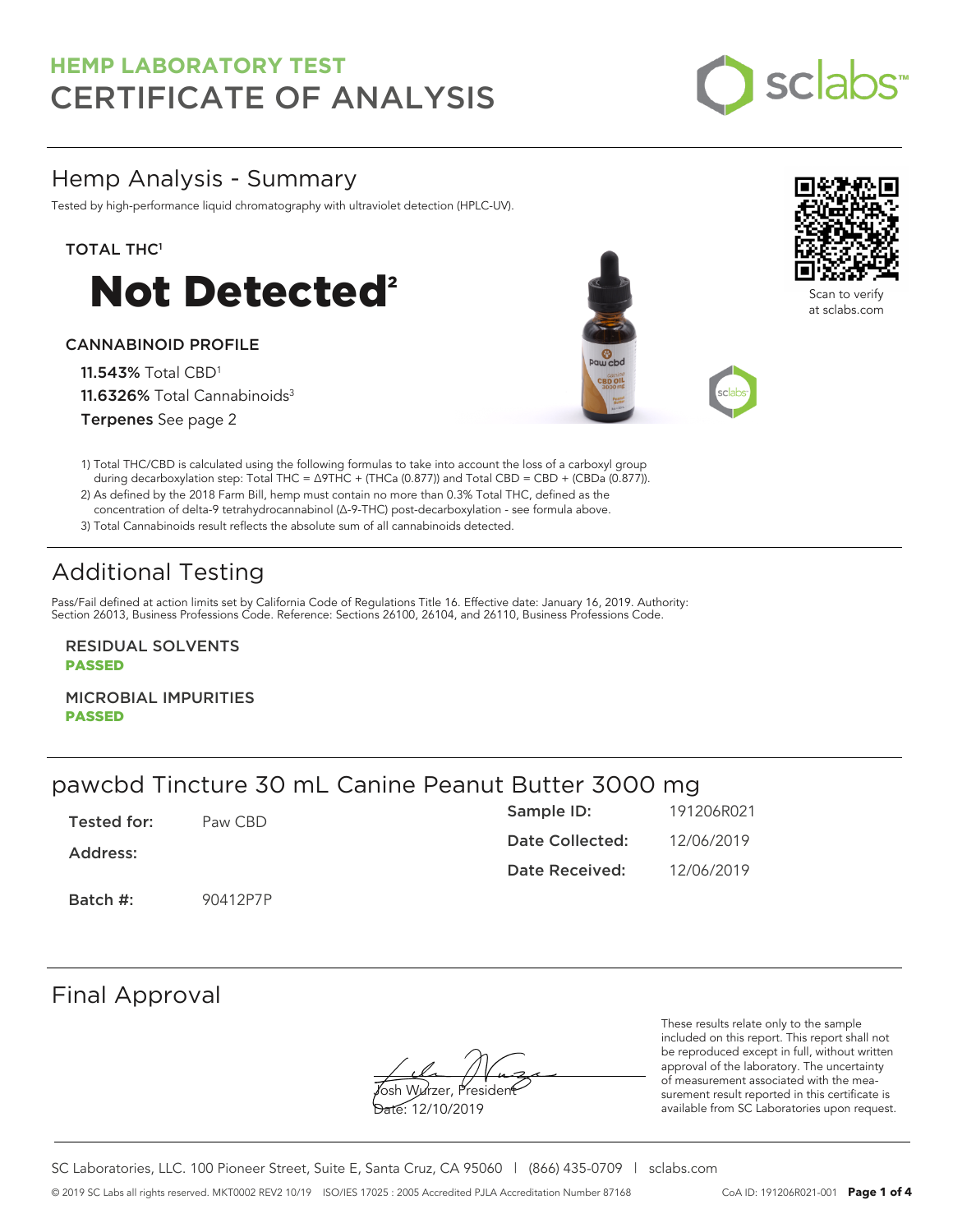

| Sample Name:        | pawcbd Tincture 30 mL Canine Peanut<br>Butter 3000 mg |
|---------------------|-------------------------------------------------------|
| LIMS Sample ID:     | 191206R021                                            |
| Batch #:            | 90412P7P                                              |
| Source Metrc ID(s): |                                                       |
|                     |                                                       |
|                     |                                                       |
| Sample Type:        | Other                                                 |
| Batch Count:        |                                                       |
| Sample Count:       |                                                       |
| Unit Volume:        | 30 Milliliters per Unit                               |
| Serving Mass:       |                                                       |
| Density:            | 0.9409 g/mL                                           |

#### **Moisture Test Results**

Moisture

#### **Cannabinoid Test Results 12/09/2019**

Cannabinoid analysis utilizing High Performance Liquid Chromatography (HPLC, QSP 5-4-4-4)

**Results (%)**

|                                          | mq/mL           | %         | LOD / LOQ mg/mL          |
|------------------------------------------|-----------------|-----------|--------------------------|
| ∆9THC                                    | ND              | ND        | 0.0009 / 0.003           |
| A8THC                                    | <b>ND</b>       | <b>ND</b> | 0.0009 / 0.003           |
| <b>THCa</b>                              | <b>ND</b>       | <b>ND</b> | 0.0009 / 0.003           |
| <b>THCV</b>                              | <b>ND</b>       | ND        | 0.0004 / 0.001           |
| <b>THCVa</b>                             | <b>ND</b>       | <b>ND</b> | 0.0013 / 0.004           |
| <b>CBD</b>                               | 108.608         | 11.5430   | 0.0009 / 0.003           |
| CBDa                                     | <b>ND</b>       | ND        | 0.0009 / 0.003           |
| <b>CBDV</b>                              | 0.309           | 0.0328    | 0.0004 / 0.001           |
| <b>CBDVa</b>                             | <b>ND</b>       | <b>ND</b> | 0.0003 / 0.001           |
| <b>CBG</b>                               | 0.423           | 0.0450    | 0.001 / 0.003            |
| <b>CBGa</b>                              | <b>ND</b>       | <b>ND</b> | 0.0008 / 0.002           |
| <b>CBL</b>                               | <b>ND</b>       | <b>ND</b> | 0.0021 / 0.006           |
| <b>CBN</b>                               | 0.111           | 0.0118    | 0.0009 / 0.003           |
| <b>CBC</b>                               | <b>ND</b>       | <b>ND</b> | 0.0011 / 0.003           |
| CBCa                                     | <b>ND</b>       | ND        | 0.0015 / 0.005           |
| <b>Sum of Cannabinoids:</b>              | 109.451         |           | 11.6326 3283.530 mg/Unit |
| Total THC ( $\triangle$ 9THC+0.877*THCa) | <b>ND</b>       | ND.       | <b>ND</b>                |
| Total CBD (CBD+0.877*CBDa)               | 108.608         | 11.543    | 3258.240 mg/Unit         |
| ∆9THC per Unit                           | Action Limit mg |           | ND                       |

Δ9THC per Unit Δ9THC per Serving

#### **Batch Photo**



SC Laboratories, LLC 100 Pioneer Street, Suite E Santa Cruz, CA 95060 (866) 435-0709 | sclabs.com

| Date Collected: | 12/06/2019 |  |
|-----------------|------------|--|
| Date Received:  | 12/06/2019 |  |
| Tested for:     | Paw CBD    |  |
| License #:      |            |  |
| Address:        |            |  |
| Produced by:    |            |  |
| License #:      |            |  |
| Address:        |            |  |
|                 |            |  |

#### **Terpene Test Results 12/10/2019**

Terpene analysis utilizing Gas Chromatography - Flame Ionization Detection (GC - FID)

|                                     | mg/g      | %         | LOD / LOQ mg/g |
|-------------------------------------|-----------|-----------|----------------|
| <b>2</b> Pinene                     | <b>ND</b> | <b>ND</b> | 0.022 / 0.067  |
| Camphene                            | <b>ND</b> | <b>ND</b> | 0.027 / 0.08   |
| Sabinene                            | <b>ND</b> | <b>ND</b> | 0.027 / 0.082  |
| <b>77 Pinene</b>                    | <b>ND</b> | <b>ND</b> | 0.027 / 0.081  |
| Myrcene                             | <b>ND</b> | <b>ND</b> | 0.027 / 0.082  |
| <sup>2</sup> Phellandrene           | <b>ND</b> | <b>ND</b> | 0.037 / 0.111  |
| 3 Carene                            | <b>ND</b> | <b>ND</b> | 0.029 / 0.087  |
| <b>7</b> Terpinene                  | <b>ND</b> | <b>ND</b> | 0.03 / 0.09    |
| Limonene                            | 0.510     | 0.0510    | 0.013 / 0.039  |
| Eucalyptol                          | <b>ND</b> | <b>ND</b> | 0.021 / 0.063  |
| Ocimene                             | <b>ND</b> | <b>ND</b> | 0.028 / 0.085  |
| <b>7</b> Terpinene                  | <b>ND</b> | <b>ND</b> | 0.03 / 0.09    |
| Sabinene Hydrate                    | <b>ND</b> | <b>ND</b> | 0.018 / 0.054  |
| Fenchone                            | <b>ND</b> | <b>ND</b> | 0.03 / 0.092   |
| Terpinolene                         | <b>ND</b> | <b>ND</b> | 0.022 / 0.067  |
| Linalool                            | <b>ND</b> | <b>ND</b> | 0.019 / 0.058  |
| Fenchol                             | <b>ND</b> | <b>ND</b> | 0.023 / 0.069  |
| (-)-Isopulegol                      | <b>ND</b> | <b>ND</b> | 0.013 / 0.04   |
| Camphor                             | <b>ND</b> | <b>ND</b> | 0.054 / 0.163  |
| Isoborneol                          | <b>ND</b> | <b>ND</b> | 0.033 / 0.101  |
| Borneol                             | <b>ND</b> | <b>ND</b> | 0.048 / 0.146  |
| Menthol                             | <b>ND</b> | <b>ND</b> | 0.022 / 0.067  |
| Terpineol                           | <b>ND</b> | <b>ND</b> | 0.022 / 0.068  |
| Nerol                               | <b>ND</b> | <b>ND</b> | 0.023 / 0.068  |
| R-(+)-Pulegone                      | <b>ND</b> | <b>ND</b> | 0.022 / 0.068  |
| Geraniol                            | <b>ND</b> | <b>ND</b> | 0.017 / 0.05   |
| Geranyl Acetate                     | <b>ND</b> | <b>ND</b> | 0.016 / 0.048  |
| <b>7 Cedrene</b>                    | <b>ND</b> | <b>ND</b> | 0.017 / 0.051  |
| ⊠ Caryophyllene                     | <b>ND</b> | <b>ND</b> | 0.018 / 0.054  |
| <b>7 Humulene</b>                   | <b>ND</b> | <b>ND</b> | 0.013 / 0.038  |
| Valencene                           | <b>ND</b> | <b>ND</b> | 0.008 / 0.023  |
| Nerolidol                           | <b>ND</b> | <b>ND</b> | 0.035 / 0.106  |
| Caryophyllene Oxide                 | <b>ND</b> | <b>ND</b> | 0.028 / 0.084  |
| Guaiol                              | <b>ND</b> | <b>ND</b> | 0.022 / 0.066  |
| Cedrol                              | <b>ND</b> | <b>ND</b> | 0.029 / 0.086  |
| <b>7</b> Bisabolol                  | <b>ND</b> | <b>ND</b> | 0.017 / 0.051  |
| <b>Total Terpene Concentration:</b> | 0.510     | 0.051     |                |

#### Sample Certification

California Code of Regulations Title 16 Effect Date January 16, 2019<br>Authority: Section 26013, Business and Professions Code.<br>Reference: Sections 26100, 26104 and 26110, Business and Professions Code.



Josh Wurzer, President Date: 12/10/2019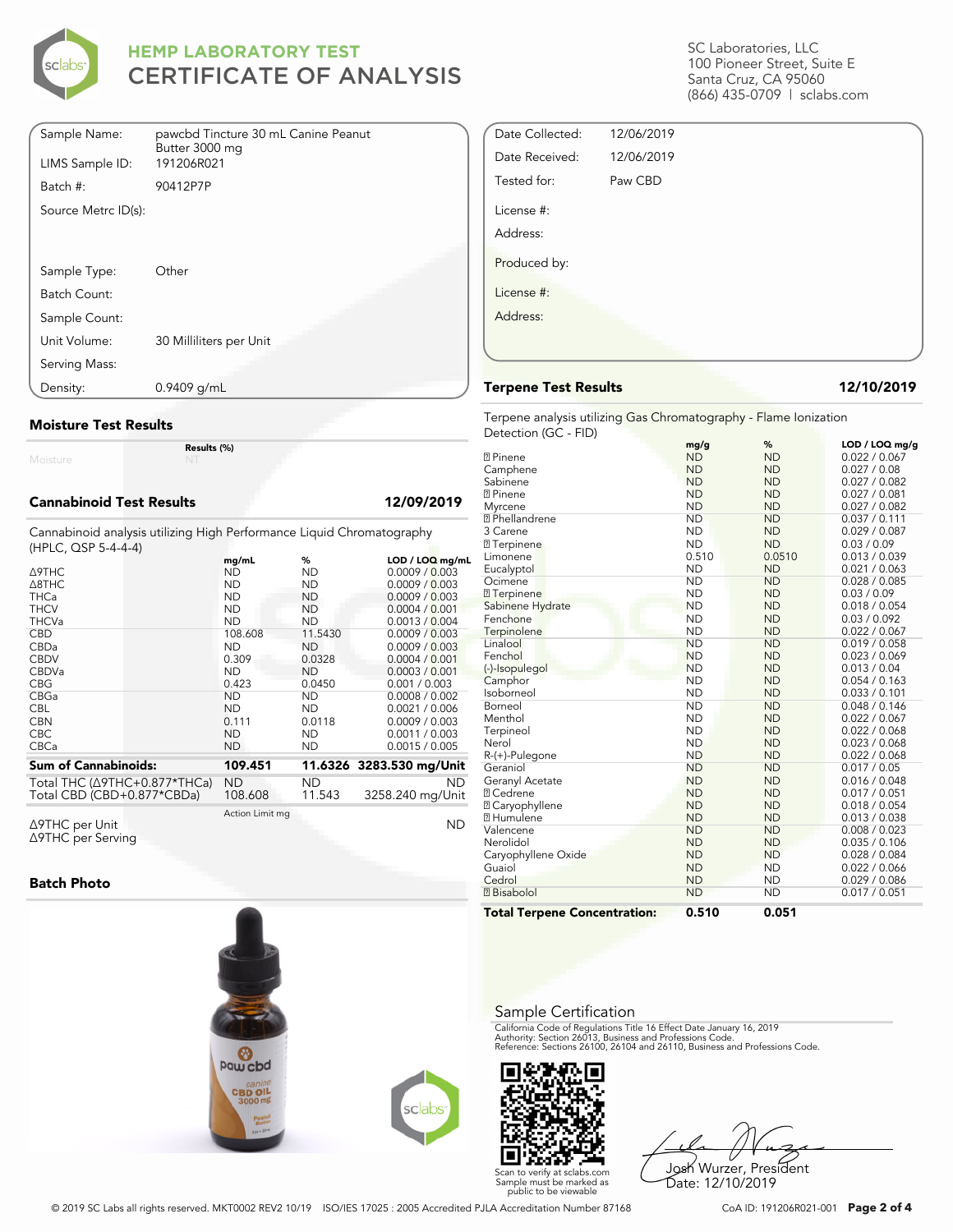

| Sample Name:        | pawcbd Tincture 30 mL Canine Peanut<br>Butter 3000 mg |
|---------------------|-------------------------------------------------------|
| LIMS Sample ID:     | 191206R021                                            |
| Batch #:            | 90412P7P                                              |
| Source Metrc ID(s): |                                                       |
|                     |                                                       |
|                     |                                                       |
| Sample Type:        | Other                                                 |
| Batch Count:        |                                                       |
| Sample Count:       |                                                       |
| Unit Volume:        | 30 Milliliters per Unit                               |
| Serving Mass:       |                                                       |
| Density:            | 0.9409 g/mL                                           |

#### **Pesticide Test Results**

| Pesticide, Fungicide and plant growth regulator analysis utilizing |                |                   |                     |
|--------------------------------------------------------------------|----------------|-------------------|---------------------|
| HPLC-Mass Spectrometry and GC-Mass Spectrometry                    |                |                   |                     |
|                                                                    | Results (µg/g) | Action Limit µg/g | $LOD / LOQ \mu g/g$ |
| Abamectin                                                          | NT             |                   |                     |
| Acephate                                                           | NT             |                   |                     |
| Acequinocyl                                                        | NT             |                   |                     |
| Acetamiprid                                                        | NT             |                   |                     |
| Azoxystrobin                                                       | NT             |                   |                     |
| <b>Bifenazate</b>                                                  | NT             |                   |                     |
| <b>Bifenthrin</b>                                                  | NT             |                   |                     |
| <b>Boscalid</b>                                                    | NT             |                   |                     |
| Captan                                                             | NT             |                   |                     |
| Carbaryl                                                           | NT             |                   |                     |
| Chlorantraniliprole                                                | NT             |                   |                     |
| Clofentezine                                                       | NT             |                   |                     |
| Cyfluthrin                                                         | NT             |                   |                     |
| Cypermethrin                                                       | NT             |                   |                     |
| Diazinon                                                           | NT             |                   |                     |
| Dimethomorph                                                       | NT             |                   |                     |
| Etoxazole                                                          | NT             |                   |                     |
| Fenhexamid                                                         | NT             |                   |                     |
| Fenpyroximate                                                      | NT             |                   |                     |
| Flonicamid                                                         | NT             |                   |                     |
| Fludioxonil                                                        | NT             |                   |                     |
| Hexythiazox                                                        | NT             |                   |                     |
| Imidacloprid                                                       | NT             |                   |                     |
| Kresoxim-methyl                                                    | NT             |                   |                     |
| Malathion                                                          | NT             |                   |                     |
| Metalaxyl                                                          | NT             |                   |                     |
| Methomyl                                                           | NT             |                   |                     |
| Myclobutanil                                                       | NT             |                   |                     |
| Naled                                                              | NT             |                   |                     |
| Oxamyl                                                             | NT             |                   |                     |
| Pentachloronitrobenzene                                            | N <sub>1</sub> |                   |                     |
| Permethrin                                                         | NT             |                   |                     |
| Phosmet                                                            | NT             |                   |                     |
| Piperonylbutoxide                                                  | NT             |                   |                     |
| Prallethrin                                                        | NT             |                   |                     |
| Propiconazole                                                      | NT             |                   |                     |
| Pyrethrins                                                         | NT             |                   |                     |
| Pyridaben                                                          | NT             |                   |                     |
| Spinetoram                                                         | NT             |                   |                     |
| Spinosad                                                           | NT             |                   |                     |
| Spiromesiten                                                       | NT             |                   |                     |
| Spirotetramat                                                      | NT             |                   |                     |
| Tebuconazole                                                       | NT             |                   |                     |
| Thiamethoxam                                                       | NT             |                   |                     |
| Trifloxystrobin                                                    | NT             |                   |                     |

SC Laboratories, LLC 100 Pioneer Street, Suite E Santa Cruz, CA 95060 (866) 435-0709 | sclabs.com

| Date Collected: | 12/06/2019 |  |
|-----------------|------------|--|
| Date Received:  | 12/06/2019 |  |
| Tested for:     | Paw CBD    |  |
| License #:      |            |  |
| Address:        |            |  |
| Produced by:    |            |  |
| License #:      |            |  |
| Address:        |            |  |
|                 |            |  |

#### **Pesticide Test Results**

| Pesticide, Fungicide and plant growth regulator analysis utilizing<br>HPLC-Mass Spectrometry and GC-Mass Spectrometry |                     |                   |                     |  |  |
|-----------------------------------------------------------------------------------------------------------------------|---------------------|-------------------|---------------------|--|--|
|                                                                                                                       | Results $(\mu g/g)$ | Action Limit µg/g | LOD / LOQ $\mu$ g/g |  |  |
| Aldicarb                                                                                                              |                     |                   |                     |  |  |
| Carbofuran                                                                                                            | NT                  |                   |                     |  |  |
| Chlordane                                                                                                             | NT                  |                   |                     |  |  |
| Chlorfenapyr                                                                                                          | NT                  |                   |                     |  |  |
| Chlorpyrifos                                                                                                          | NT                  |                   |                     |  |  |
| Coumaphos                                                                                                             | NT                  |                   |                     |  |  |
| Daminozide                                                                                                            | NT                  |                   |                     |  |  |
| <b>DDVP</b> (Dichlorvos)                                                                                              | NT                  |                   |                     |  |  |
| Dimethoate                                                                                                            | NT                  |                   |                     |  |  |
| Ethoprop(hos)                                                                                                         | NT                  |                   |                     |  |  |
| Etofenprox                                                                                                            | NT                  |                   |                     |  |  |
| Fenoxycarb                                                                                                            | NT                  |                   |                     |  |  |
| Fipronil                                                                                                              | NT                  |                   |                     |  |  |
| Imazalil                                                                                                              | NT                  |                   |                     |  |  |
| Methiocarb                                                                                                            | NT                  |                   |                     |  |  |
| Methyl parathion                                                                                                      | NT                  |                   |                     |  |  |
| Mevinphos                                                                                                             | NT                  |                   |                     |  |  |
| Paclobutrazol                                                                                                         | NT                  |                   |                     |  |  |
| Propoxur                                                                                                              | NT                  |                   |                     |  |  |
| Spiroxamine                                                                                                           | NT                  |                   |                     |  |  |
| Thiacloprid                                                                                                           | NT                  |                   |                     |  |  |

### **Mycotoxin Test Results**

| Mycotoxin analysis utilizing HPLC-Mass Spectrometry |    | Results (µq/kq) Action Limit µq/kq | LOD / LOQ µq/kq |
|-----------------------------------------------------|----|------------------------------------|-----------------|
| Aflatoxin B1, B2, G1, G2<br>Ochratoxin A            | NT |                                    |                 |

#### Sample Certification

California Code of Regulations Title 16 Effect Date January 16, 2019<br>Authority: Section 26013, Business and Professions Code.<br>Reference: Sections 26100, 26104 and 26110, Business and Professions Code.



Josh Wurzer, President

Scan to verify at sclabs.com Sample must be marked as public to be viewable Date: 12/10/2019